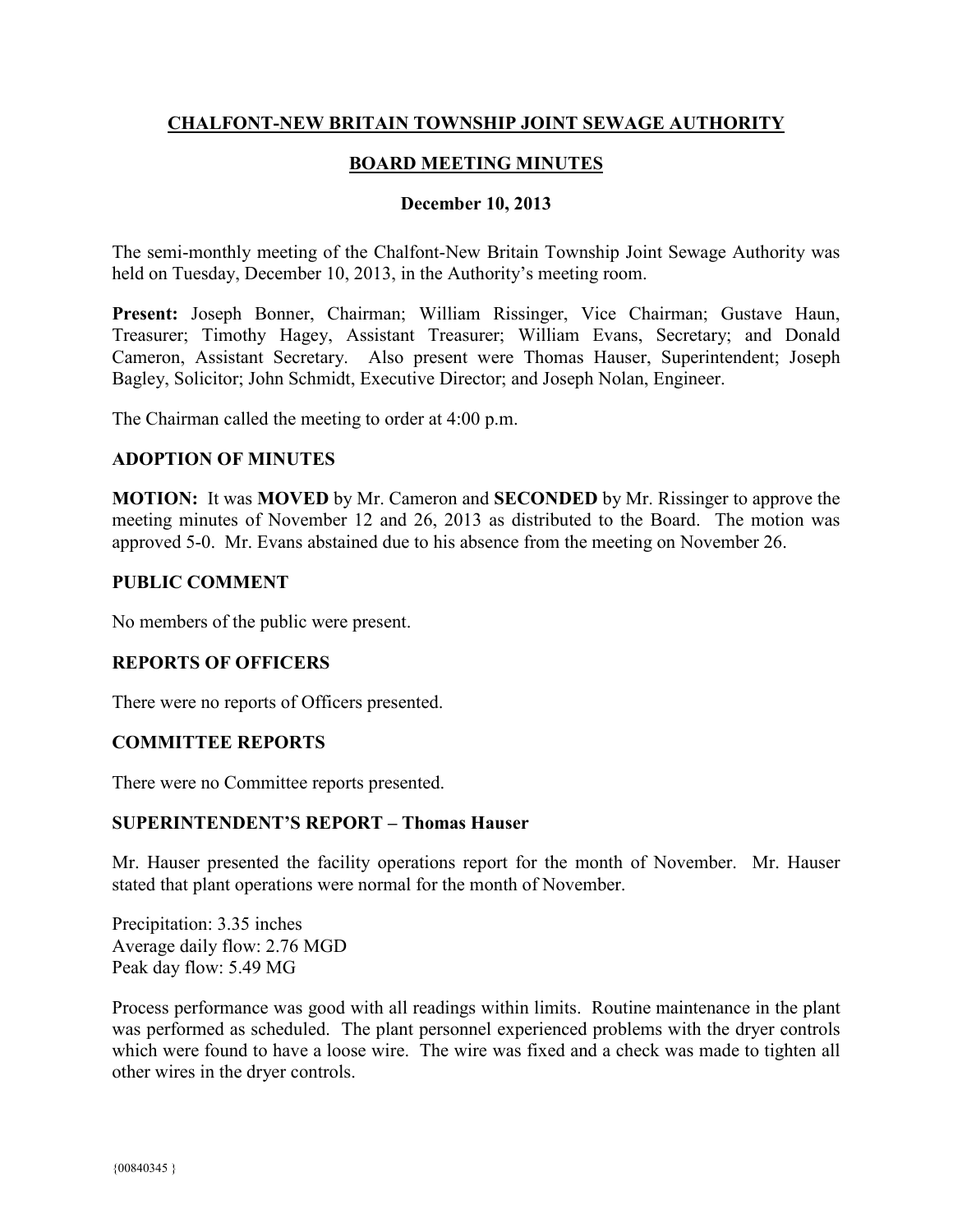Thomas Controls clipped an underground pipe during their contract work and subsequently repaired it.

BSI, Inc., the previous contractor on the Phase II improvements, returned to install a new variable frequency drive on the return activated sludge pump.

In the collection system, personnel checked for force main leaks near 5 Clover Lane. At that location, the homeowner was installing a French drain in the yard and found dark-colored soil. The check revealed no leaks in the Authority's line. Personnel also televised for roots behind Hellberg Avenue and treated 10 laterals with root killer. Westview Avenue was also televised. North Lane near 121 North Lane was also televised for a problem with a lateral. The problem was found to be on the homeowner's side of the line. Lastly, 198 Lenape Drive was televised for root problems.

# **EXECUTIVE DIRECTOR'S REPORT – John E. Schmidt**

Mr. Schmidt presented the 6-month budget report noting the Bucks County Water and Sewer Authority payment received, certain operating expenses and other highlights. Mr. Schmidt also reported on Fund 3 and the use of the recent loan proceeds to extinguish the Univest and Quakertown National Bank loans.

Mr. Schmidt brought to the Board's attention recent information regarding the proposal for 60 apartment units in Chalfont involving conversion of the school. The Borough will be contacted to communicate that additional EDUs will need to be purchased for such project.

Mr. Schmidt confirmed that the meeting in 2014 which would occur on Veterans Day will be moved to the preceding Monday.

Mr. Schmidt reported that invitations for the annual Holiday Party have been extended.

Mr. Schmidt reported that the second adjoining landowner to Pump Station No. 1 has delivered a check in the amount requested by the Authority to commence the transfer of property.

## **ENGINEER'S REPORT – Joseph Nolan, P. E.**

Mr. Nolan presented Requisition No. 132 for Capital Expenditures in the amount of \$10,758.65 including costs for the pump installation at the main pumping station and he recommended approval.

**MOTION:** It was **MOVED** by Mr. Evans and **SECONDED** by Mr. Hagey to approve Requisition No. 132 for Capital Expenditures in the amount of \$10,758.65. The Motion was unanimously adopted.

Mr. Nolan next presented Requisition No. 175 for Capital Improvements in the amount of \$249,101.53 including costs for the Phase II Improvements and for design of Phase III and he recommended approval.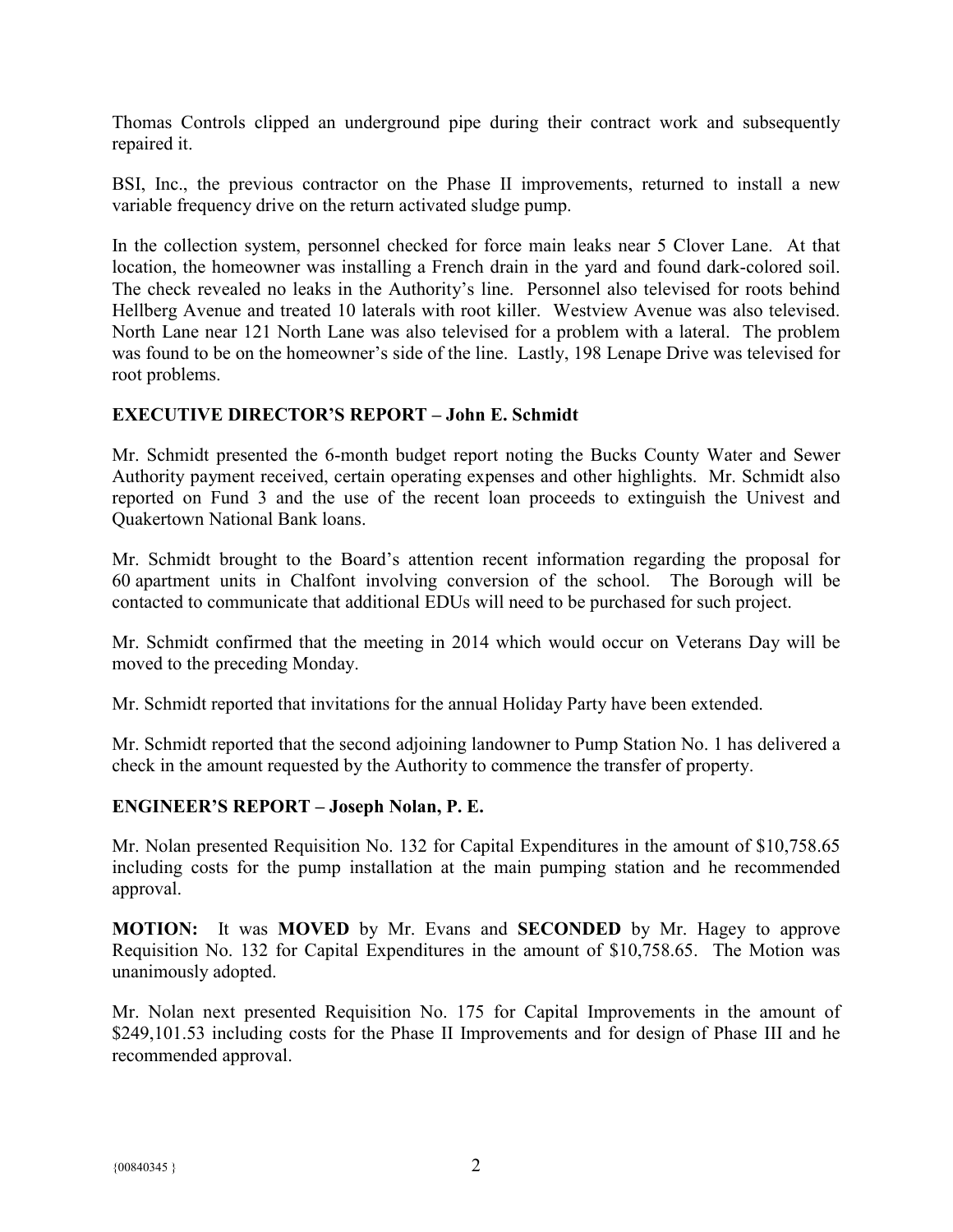**MOTION:** It was **MOVED** by Mr. Cameron and **SECONDED** by Mr. Haun to approve Requisition No. 175 for Capital Improvements in the amount of \$249,101.53. The Motion was unanimously adopted.

Mr. Nolan provided an update on the various construction projects of the Authority. December 11 is the first target date for the Phase II Project. The General Contractor has completed almost all work under its contract. The Electrical Contractor has not complied with the schedule under its contract. The motor control centers have sat unconnected for two (2) months waiting for them to be wired up. The Authority has a general progress meeting with the contractors on Thursday, December 19.

Piping from the equalization basin is substantially complete. The General Contractor still has to install the grit classifier and the channel monster in the pump station.

Mr. Nolan also reported that he is working weekly on the Phase III design coordinating with Mr. Schmidt and Mr. Hauser.

Mr. Nolan also reported that he provided Bucks County Water and Sewer Authority with a written report from CKS regarding the allocation between the parties for all three (3) phases of construction. This is the third version of the report that has been provided to BCWSA. Mr. Nolan was able to update the report because estimates for Phase III have been completed. BCWSA's engineer, Mr. Swenson, has responded to the report and Mr. Schmidt has requested additional monies from BCWSA as a result of the report. Mr. Nolan will be meeting with Mr. Swenson with regard to differences arising from the report.

# **SOLICITOR'S REPORT – Joseph Bagley, Esquire**

Mr. Bagley had nothing to report.

# **TREASURER'S REPORT – Gustave Haun, Treasurer**

Mr. Haun reviewed the General Operating Expenses for the month of \$232,968.09, along with the previously-approved Capital Expenditures of \$10,758.65 resulting in total operating expenditures of \$243,726.74. Along with the previously-approved Capital Improvements of \$249,101.53, the total expenditures for the month were \$492,828.27 and Mr. Haun recommended approval to pay the bills.

**MOTION:** It was **MOVED** by Mr. Cameron and **SECONDED** by Mr. Hagey to approve the total expenditures for the month of \$492,828.27. The Motion was unanimously adopted.

Mr. Haun next presented escrow disbursements to the Authority and Wisler Pearlstine amounting to \$114.31 and Mr. Haun recommended the disbursements.

**MOTION:** It was **MOVED** by Mr. Evans and **SECONDED** by Mr. Rissinger to approve the disbursements of \$114.31. The Motion was unanimously adopted.